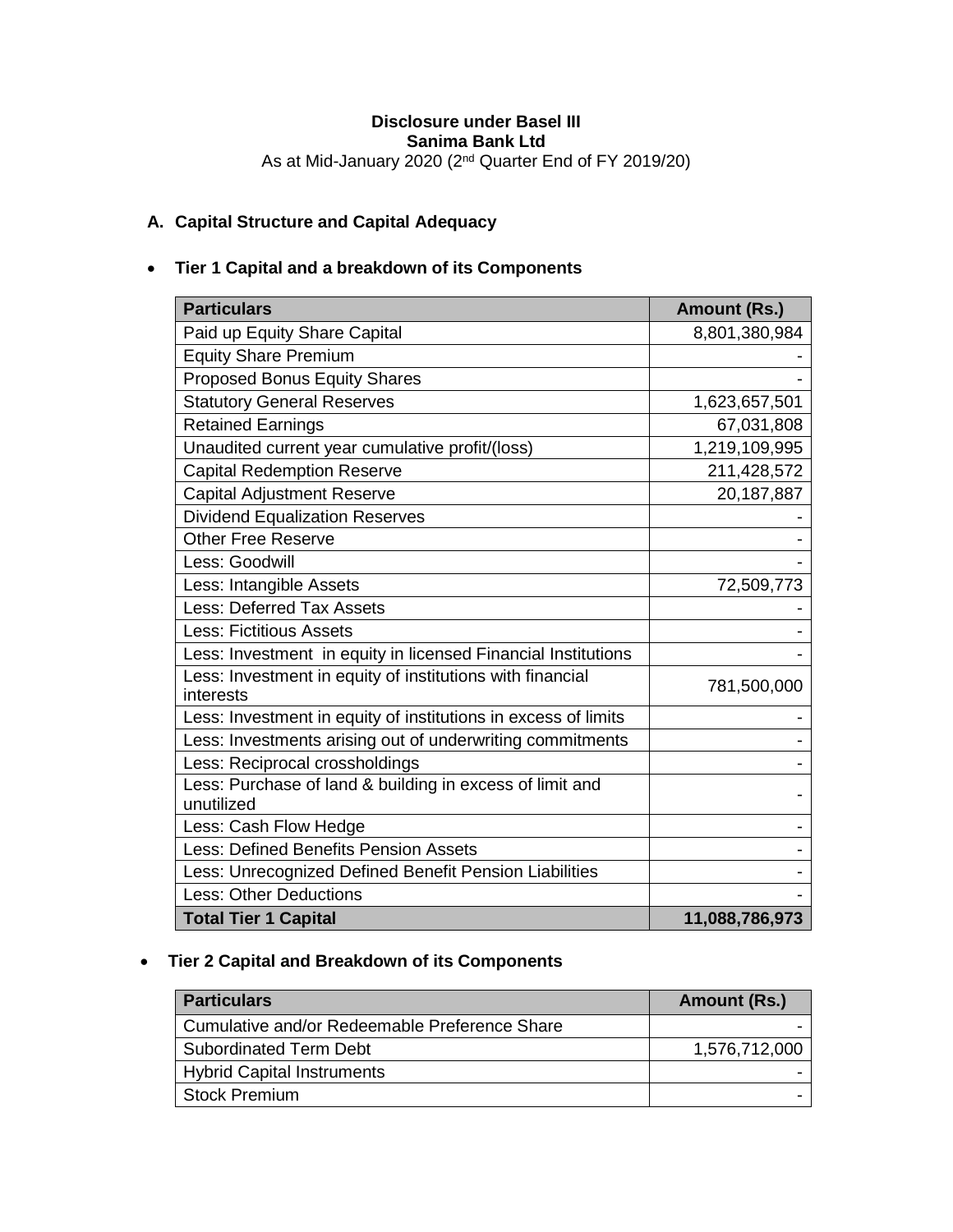| <b>General Loan Loss Provision</b>   | 1,140,695,622 |
|--------------------------------------|---------------|
| <b>Exchange Equalization Reserve</b> | 13,875,671    |
| <b>Investment Adjustment Reserve</b> | 350,000       |
| <b>Assets Revaluation Reserve</b>    |               |
| <b>Other Reserves</b>                |               |
| Total Tier 2 Capital                 | 2,731,633,293 |

## **Details of Subordinated Term Debt:**

The Bank has issued "7% Sanima Debenture 2079" for NPR 370,000,000 on 20<sup>th</sup> Shrawan 2072.

|                | - Outstanding Amount               | Rs 370 million     |
|----------------|------------------------------------|--------------------|
| $\sim 10^{-1}$ | Face Value                         | <b>Rs 1000</b>     |
|                | - Maturity Period                  | 7 years            |
|                | - Interest Rate:                   | 7%                 |
|                | - Interest Payment frequency       | <b>Half Yearly</b> |
|                | - Amount eligible for Capital Fund | 222 million        |

The Bank has issued "10% Sanima Debenture 2085" for NPR 1,354,712,000 on 30<sup>th</sup> Poush 2075.

|                 | - Outstanding Amount               | Rs 1354.71 million |
|-----------------|------------------------------------|--------------------|
| $\sim 10^{-11}$ | Face Value                         | <b>Rs 1000</b>     |
|                 | - Maturity Period                  | 10 years           |
|                 | - Interest Rate:                   | 10%                |
|                 | - Interest Payment frequency       | <b>Half Yearly</b> |
|                 | - Amount eligible for Capital Fund | 1354.71 million    |

## **Deductions from Capital:**

The Bank has invested Rs. 250,000,000 in its merchant banking subsidiary 'Sanima Capital', Rs. 280,000,000 in 'Sanima Life Insurance', Rs. 50,000,000 in Swet Ganga Hydropower and Construction Ltd (Lower Likhu Hydro Power Project), Rs 64,000,000 in Sanima Middle Tamor Hydro Power Ltd (Sanima Middle Tamor Hydro Power Project), Rs 37,500,000 in Mathillo Mailun Khola Jalvidhyut Ltd. and Rs 100,000,000 in Sanima Insurance Co. Ltd. Accordingly, Rs. 781,500,000 has been deducted from Core Capital.

## **Total Qualifying Capital:**

| <b>Particulars</b>             | <b>Amount (Rs)</b> |
|--------------------------------|--------------------|
| Core Capital (Tier 1)          | 11,088,786,973     |
| Supplementary Capital (Tier 2) | 2,731,633,293      |
| <b>Total Capital Fund</b>      | 13,820,420,266     |

**Capital Adequacy Ratio: 12.78%**

## **Risk Exposures**

**Risk weighted exposures for credit Risk, Market Risk and Operational Risk:**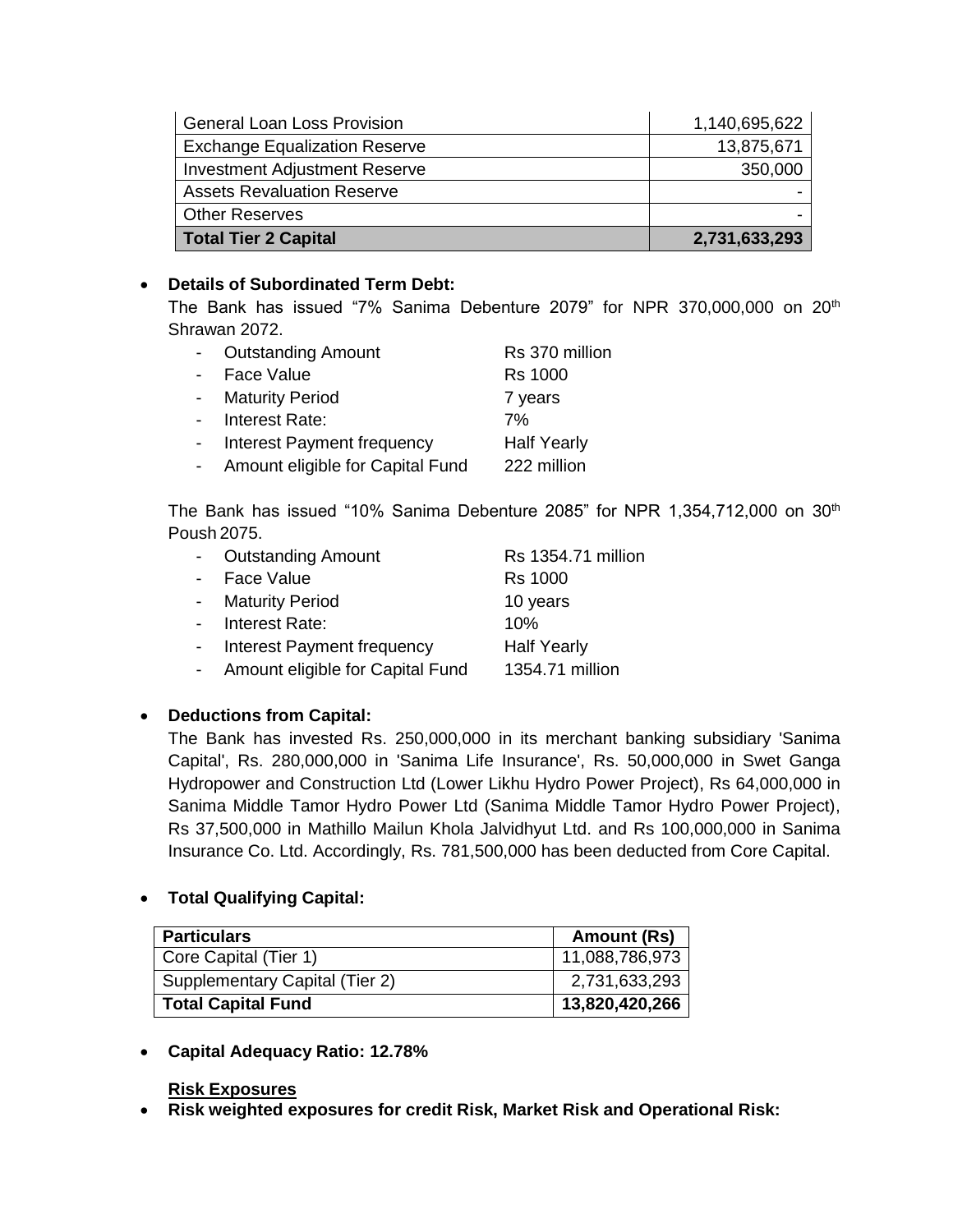| <b>RISK WEIGHTED EXPOSURES</b>                             | Amount (Rs)     |
|------------------------------------------------------------|-----------------|
| <b>Risk Weighted Exposure for Credit Risk</b>              | 96,384,827,759  |
| <b>Risk Weighted Exposure for Operational Risk</b>         | 5,542,602,737   |
| <b>Risk Weighted Exposure for Market Risk</b>              | 1,546,185,555   |
| Total Risk Weighted Exposures (Before Bank's adjustment of |                 |
| Pillar II)                                                 | 103,473,616,051 |

# **Risk Weighted exposures under each 11 categories of Credit Risk:**

| <b>S.N.</b>   | <b>Categories</b>                                                 | <b>Amount (Rs)</b> |
|---------------|-------------------------------------------------------------------|--------------------|
|               | <b>Claims on Government and Central Bank</b>                      |                    |
| $\mathcal{P}$ | <b>Claims on Other Financial Entities</b>                         |                    |
| 3             | <b>Claims on Banks</b>                                            | 1,372,179,256      |
| 4             | Claims on Domestic Corporate and Securities Firms                 | 48,710,262,339     |
| 5             | Claims on Regulatory Retail Portfolio & Other Retail<br>Portfolio | 15,972,170,646     |
| 6             | Claims secured by residential properties                          | 3,923,926,613      |
| 7             | Claims secured by Commercial real estate                          | 2,342,780,213      |
| 8             | Past due claims                                                   | 540,766,117        |
| 9             | High Risk claims                                                  | 12,258,234,850     |
| 10            | <b>Other Assets</b>                                               | 3,001,838,835      |
| 11            | Off Balance Sheet Items                                           | 8,262,668,888      |
|               | Total                                                             | 96,384,827,759     |

# **Total Risk Weight Exposures calculation Table:**

| <b>RISK WEIGHTED EXPOSURES</b>                                     | Amount (Rs)     |
|--------------------------------------------------------------------|-----------------|
| Risk Weighted Exposure for Credit Risk                             | 96,384,827,759  |
| Risk Weighted Exposure for Operational Risk                        | 5,542,602,737   |
| Risk Weighted Exposure for Market Risk                             | 1,546,185,555   |
| Add: 3% of the total RWE added by Supervisory Review               | 1,573,900,000   |
| Add: RWE equivalent to reciprocal of capital charge of 3% of Gross |                 |
| Income                                                             | 3,104,208,480   |
| Total Risk Weighted Exposures (After Bank's adjustment of          |                 |
| Pillar II)                                                         | 108,151,724,531 |
| <b>Total Core Capital</b>                                          | 11,088,786,973  |
| <b>Total Capital</b>                                               | 13,820,420,266  |

# **Amount of Non-Performing Assets(both Gross and Net):**

| <b>Particulars</b> | <b>Gross Amount</b><br>(Rs) | <b>Loan Loss Provision</b><br>(Rs) | Net NPL (Rs) |
|--------------------|-----------------------------|------------------------------------|--------------|
| Restructured       |                             |                                    |              |
| Sub-Standard       | 310,028,883                 | 77,507,221                         | 232,521,662  |
| Doubtful           | 55,432,363                  | 27,716,182                         | 27,716,182   |
| Loss               | 8,297,393                   | 8,297,393                          |              |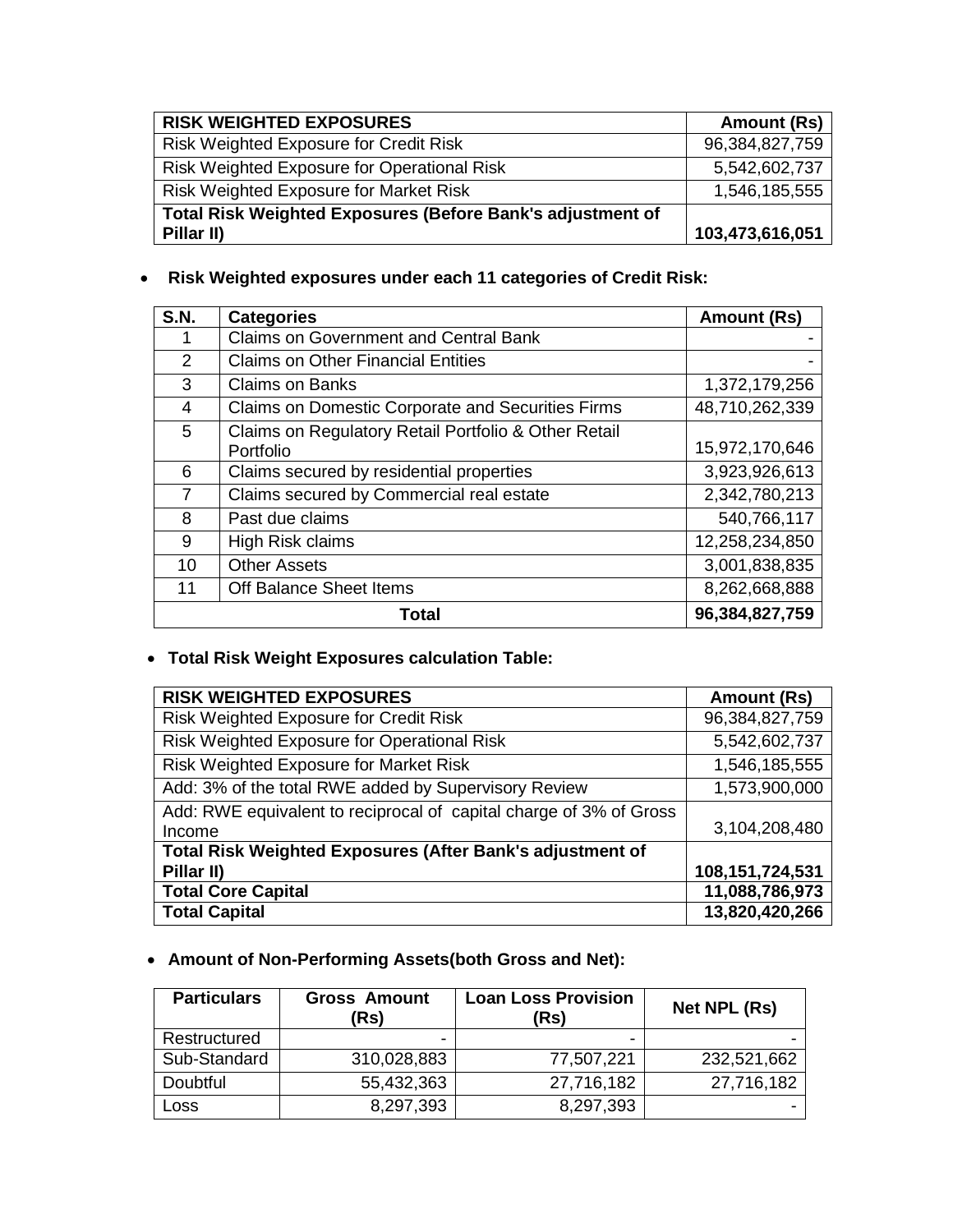|  | Total | 373,758,639 | 113,520,795 | 260,237,844 |
|--|-------|-------------|-------------|-------------|
|--|-------|-------------|-------------|-------------|

## **NPA Ratios:**

| <b>NPA Ratios</b>             | (%)  |
|-------------------------------|------|
| l Gross NPA to Gross Advances | በ 41 |
| Net NPA to Net Advances       | 0.28 |

## **Movement in Non-Performing Assets:**

| <b>Particulars</b>        |                   |                              | Change |
|---------------------------|-------------------|------------------------------|--------|
|                           | This Quarter (Rs) | <b>Previous Quarter (Rs)</b> | (%)    |
| Non-Performing Assets     | 373,758,639       | 207,673,723                  | 79.97% |
| Non-Performing Assets (%) | 0.41              | 0.24                         | 70.83% |

## **Write off Loans and Interest Suspense:**

| <b>Particulars</b>                  | <b>Amount</b> |
|-------------------------------------|---------------|
| Write off loans during the quarter  |               |
| Write off Interest Suspense quarter |               |
| <b>Total</b>                        |               |

## **Movement in Loan Loss Provision and Interest Suspense:**

| <b>Particulars</b>          | <b>This Quarter (Rs)</b> | Previous Quarter (Rs)   Change (%) |          |
|-----------------------------|--------------------------|------------------------------------|----------|
| Loan Loss Provision (Total) | 1.254.397.877            | 1,146,305,267                      | 9.43%    |
| Interest Suspense           | 364.440.081              | 487,713,792                        | (25.28%) |

## **Details of Additional Loan Loss Provision (Net) during the year:**

| <b>Particulars</b> | Amount (Rs)  |
|--------------------|--------------|
| Pass               | 77,641,712   |
| <b>Watch List</b>  | 59,794,015   |
| Restructured       |              |
| Sub-Standard       | 65,892,518   |
| Doubtful           | 26,735,567   |
| Loss               | (11,629,013) |
| Additional         | (146, 647)   |
| Total              | 218,288,152  |

# **Segregation of Investment Portfolio:**

| <b>Particulars</b>       | Amount (Rs) |
|--------------------------|-------------|
| Cash and Cash Equivalent |             |
| Other Investment         | 664,127,610 |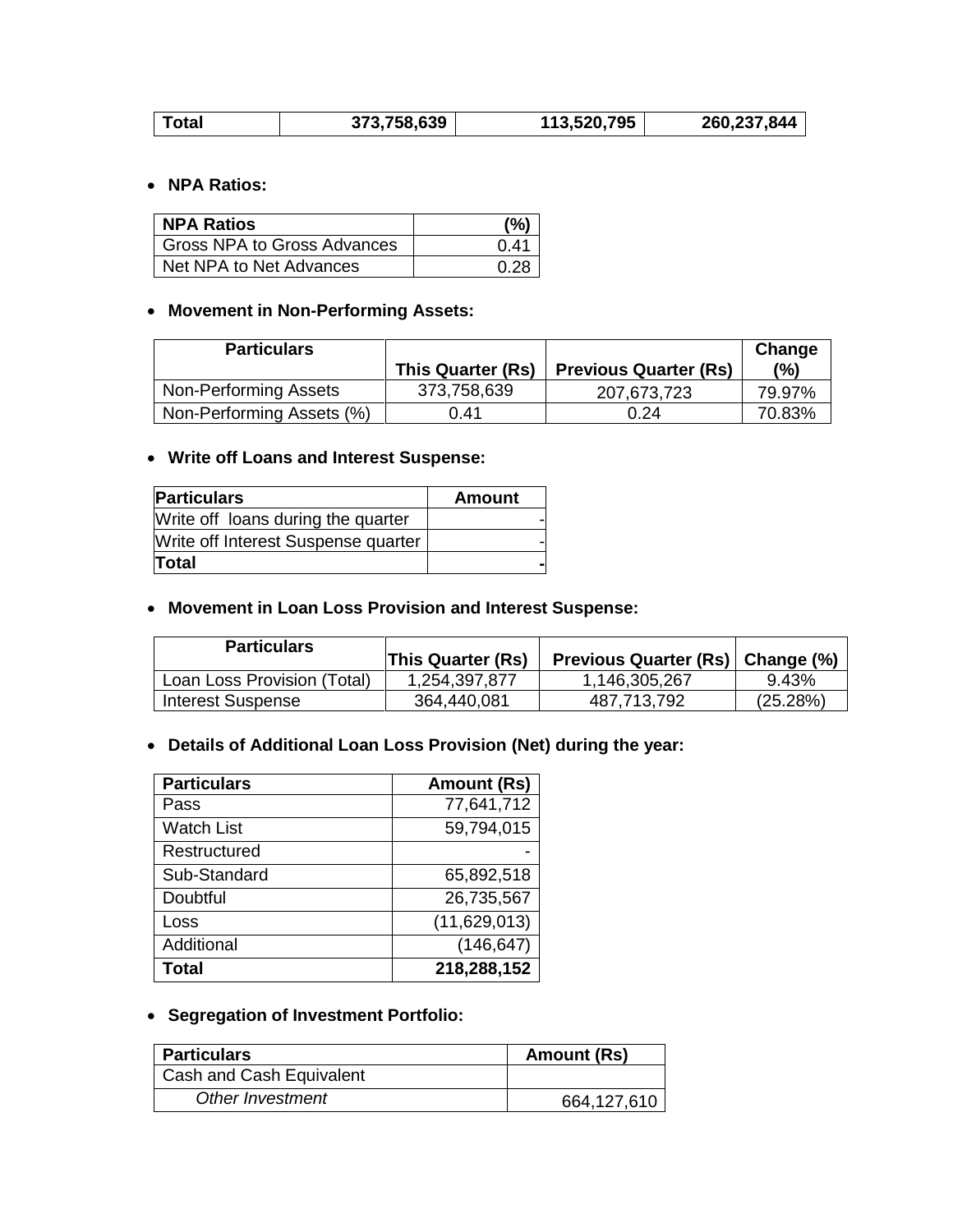| <b>Placement with BFI's</b>             | 2,631,952,496  |
|-----------------------------------------|----------------|
| <b>Investment Securities</b>            | 13,652,106,473 |
| <b>Other Trading Assets</b>             | 476,967,537    |
| Investment in subsidiaries & associates | 250,000,000    |
| <b>Total Investment</b>                 | 17,675,154,116 |

#### **Eligible Credit Risk Mitigates (CRM)**

| <b>Particulars</b> | Amount (Rs.)  |
|--------------------|---------------|
| Deposits with Bank | 1,581,671,859 |
| Gold               | 69,133,470    |
| Total              | 1,650,805,329 |

## **Summary of term conditions and main feature of all capital instrument, especially in case of subordinated term debts including hybrid capital instrument :**

The Bank has issued "7% Sanima Debenture 2079" of face value NRs.1,000 per unit for Rs 370,000,000 on 20th Shrawan 2072 and "10% Sanima Debenture 2085" of face value NRs 1000 per unit on  $30<sup>th</sup>$  Poush 2075 for 1,354,712,000. The main features of these capital instruments are as follows:

| Instrument:                 | 7% Sanima Debenture 2079 |
|-----------------------------|--------------------------|
| Interest Rate:              | 7%                       |
| Maturity period:            | 7 Years                  |
| Interest Payment Frequency: | Half yearly              |
|                             |                          |

| Instrument:                 | 10% Sanima Debenture 2085 |
|-----------------------------|---------------------------|
| Interest Rate:              | 10%                       |
| Maturity period:            | 10 Years                  |
| Interest Payment Frequency: | Half yearly               |

## **Summary of the bank's internal approach to assess the adequacy of its capital to support current and future activities, if applicable:**

Sanima Bank adopts healthy risk management framework. The bank follows Internal Capital Adequacy Assessment Process (ICAAP) and Risk Management Guideline while taking decision on any business. It has always taken note of ICAAP and has taken steps accordingly in ensuring soundness of capital position and sustainability of the business. The bank's policies and procedures are approved by the Board of Directors and these documents provide guidance on independent identification, measurement and management of risks across various businesses. Bank's different committees like Audit Committee, Risk Management Committee review the business and risks periodically and take account of stress test results, scenario analysis so as to align risk, return and capital in sustainable manner.

The bank also defines risk aspects, considering domestic economic scenario, and puts in place the system to minimize and remove such risk. The risk appetite and approach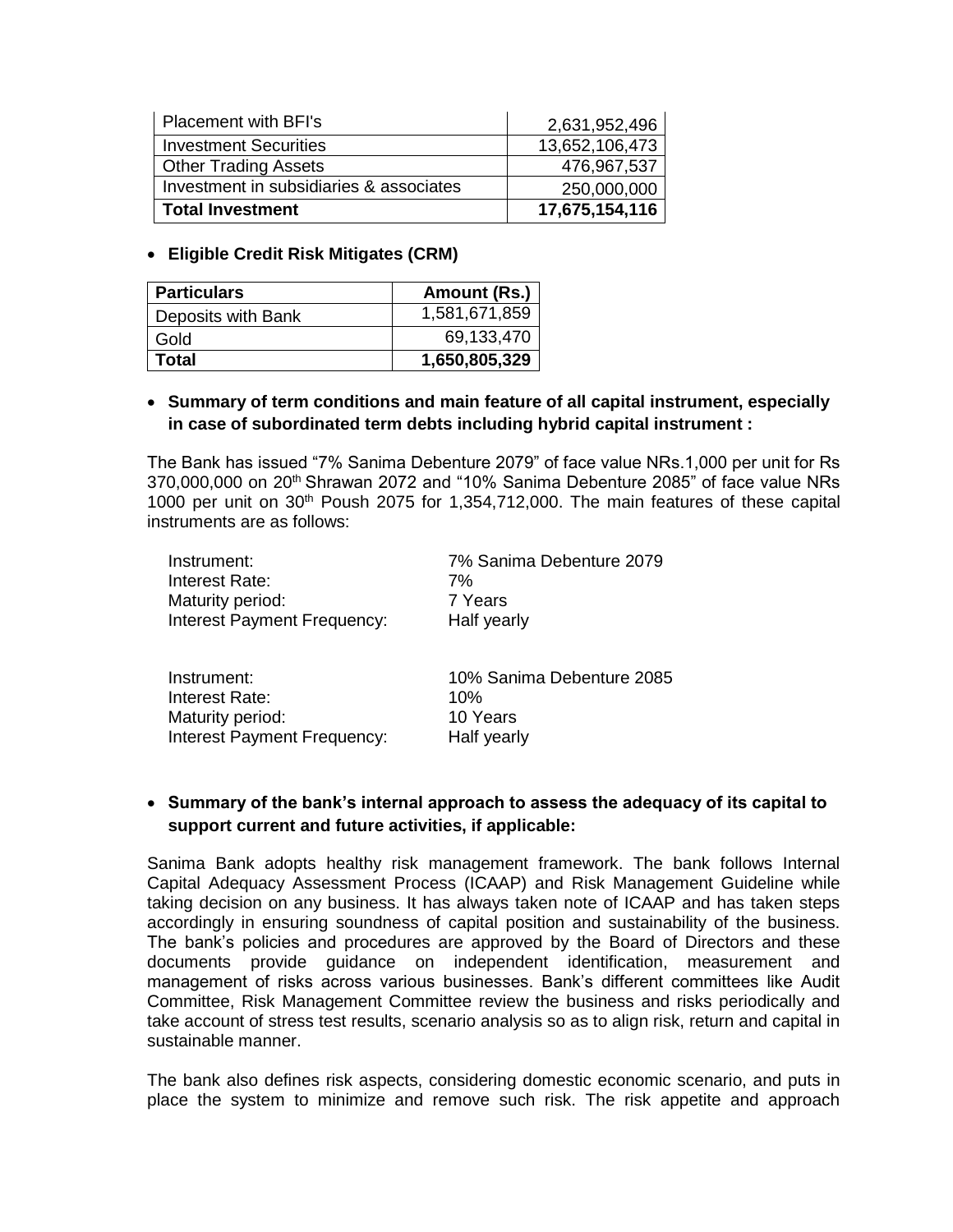towards risk taking is well discussed in management level and board level. It is always aligned with the business, its return and capital. Basel disclosures have been complied with, addressing the risks and adopting measures to minimize their impact. Increasing complexities in risks, weakness of businesses and fast changing world with intense competition pose a threat to sustainability.

Capital planning is an integral part of the bank's medium term strategic planning and annual budget formulation process. Total risk weighted exposures for the projected level of business operations is calculated, the required capital level is projected, and a plan is formulated to retain the required capital. The bank is well capitalized and able to maintain the required capital through internal generation, and equally through capital markets if needed.

## **B. Risk Management Functions & BASEL Disclosure**

Nepal Rastra Bank has directed the Banks to develop own internal policy, procedures and structures to manage all material risk inherent in business for assessing capital adequacy in relation to the risk profiles as well as strategies for maintaining capital levels. This includes basic requirements of having good governance, efficient process of managing all material risks and an effective regime for assessing and maintaining adequate capital. The Bank has various BODs approved risk management policies for proper governance.

## **Chief Risk Officer (CRO)**

Chief Risk Officer (CRO), along with his team, is responsible for overall risk management of the Bank which includes managing, assessing, identifying, monitoring and reducing pertinent global, macro and micro-economic level business risks that could interfere with Banks objective and goals and whether the Bank is in substantial compliance with its internal operating policies and other applicable regulations and procedures, external, legal, regulatory or contractual requirements on a continuous basis. Further, CRO ensures integration of all major risk in capital assessment process.

## **Risk Management Committee (RMC)**

Board level risk management committee has been set up under NRB Directive for ensuring/reviewing bank's risk appetite are in line with the policies and CRO acts as member secretary. CRO closely monitors and report on credit related risks in ALCO & RMC meeting.

## **Operational Risk**

Board and senior management of the bank places high priority on effective operational risk management and adherence to sound operating controls.

- Policies/Guidelines explicitly supports the identification, assessment, control and reporting of key risks.
- Emphasizes on dual controls,
- Effective monitoring and internal reporting,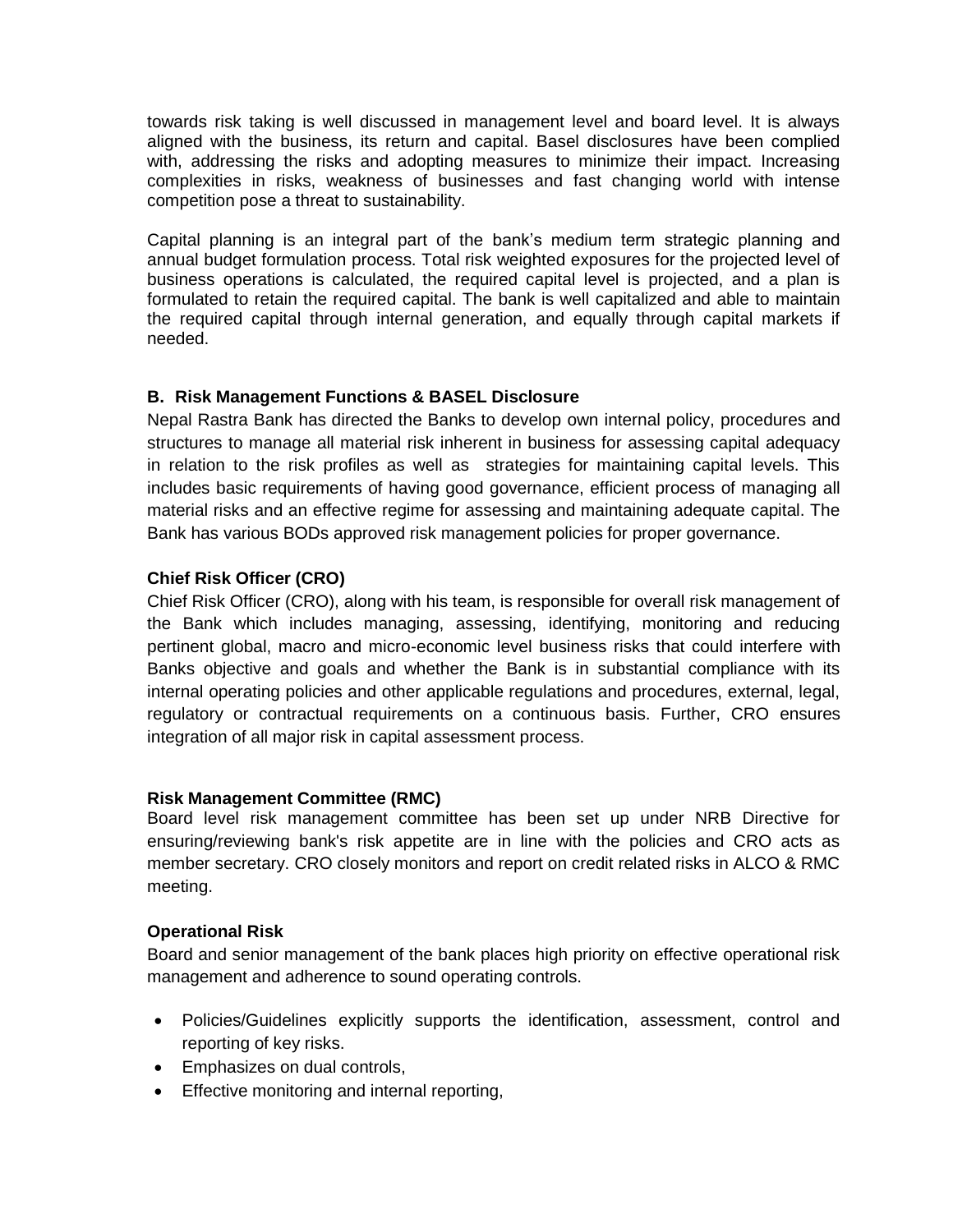- Contingency and business continuity plans,
- High standards of ethics and integrity,
- Commitment to good corporate governance and
- Segregation of duties and clear lines of management responsibility, accountability and reporting.

#### **Market Risk**

Sanima has Market Risk Management Policy developed in line with Risk Management Guidelines issued by NRB to assess and actively manage all material market risks, wherever they arise throughout the bank and a capital charge is provided for such risks. Stress testing technique also covers the capital requirement on market shock. Foreign Currency peak position, interest rate risk, stock position is discussed in ALCO meetings on monthly basis.

For interest risk management, appropriate assets and liability mismatch (GAP analysis) is measured as per policy so as to minimize sudden fall in NII. Investments in stock are revalued at the end of every month and Open positions in foreign currencies are monitored daily. Prompt Action is taken to keep open positions and foreign currency exchange risk to a minimum level. Regulatory limits are ensured at all time.

Adequate care is taken to ensure the maturity of deposits to match with assets maturity. Adequate liquidity is ensured even in stressed scenarios. Various ratios as per liquidity risk management policy are assessed. Treasury department plays the vital role for monitoring same and report to ALCO.

## **Compliance**

Compliance officer has been entrusted with the responsibility of assessment, identification and reporting to CRO the Operational, Liquidity & Market Risk in conformity with risk management policies of Sanima.

## **Assets and Liability Committee (ALCO)**

The ALCO, chaired by Chief Executive Officer, ensures functioning of the banking business in line with the set procedures and processes and recommends for necessary steps to address the risk associated with liquidity, movement in interest rate, exchange rate and equity price and other risks.

## **Stress Testing**

Stress Testing is a risk management technique used to evaluate the potential effects on an institution's financial condition, of a set of specified changes in risk factors, corresponding to exceptional but plausible events. The Bank conducts the stress test on quarterly basis and reports to senior management as well as to Nepal Rastra Bank.

## **Internal Capital Adequacy Assessment Process (ICAAP)**